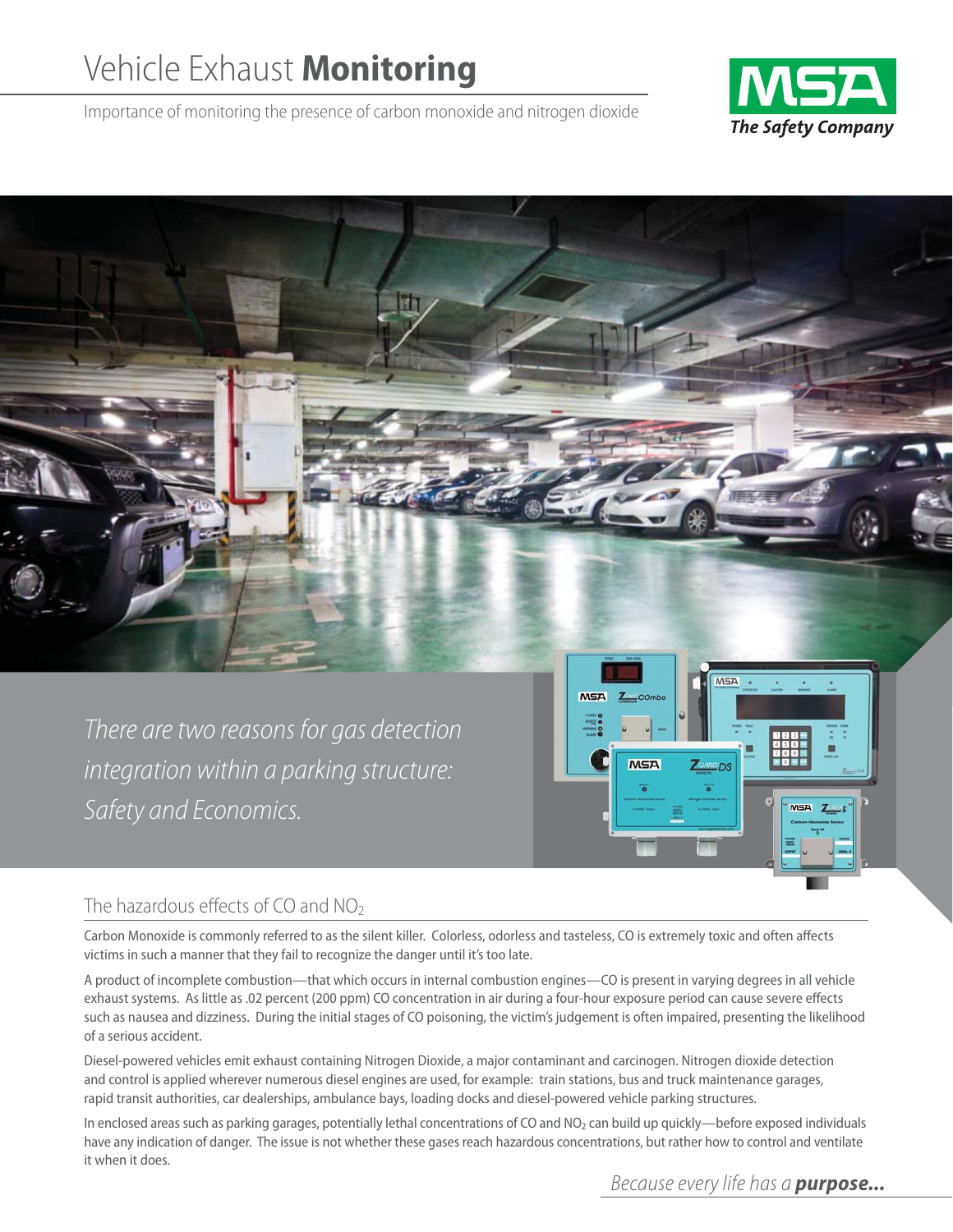### Installation and Application Codes and Standards

### **ASHRAE**

*The operation of automobiles presents two concerns:*

- **1.** The most serious is the emission of carbon monoxide, with its own risks.
- **2.** The second concern is the presence of oil and gasoline fumes… the ventilation required to dilute carbon monoxide to acceptable levels will also control the other contaminants satisfactorily.

To conserve energy, fan systems are controlled by carbon monoxide meters with multiple fan or variable speed stages for larger systems, if permitted by local codes. In multi-level parking garages or single-level structures of extensive area, independent fan systems, each under individual control, are recommended.

### **Building Code**

**IMC: International Mechanical Code**—Mechanical ventilation systems for public garages are not required to operate continuously where the system is arranged to operate automatically upon detection of a concentration of carbon monoxide of 25 ppm by approved detection devices.

**UBC: Uniform Building Code**—Automatic carbon monoxide sensing devices may be employed to modulate the ventilation system to maintain a maximum average of carbon monoxide of 50 ppm during any eight-hour period, with a maximum average concentration not greater 200 ppm for a period not exceeding one hour.

**Local and other building codes**—Most state and local municipal building codes recommend using carbon monoxide monitors in enclosed parking garages. If requirements do not exist it is always best to error on the side of safety when dealing with hazardous gases such as carbon monoxide.

# Integrating a Cost-effective System

When garage ventilation and make-up air fans run continuously at peak output or even on a time-cycling basis, they run harder and longer than necessary, wasting energy, requiring more maintenance and sustaining unnecessary wear.

MSA gas detection provides a reliable and cost-effective alternative. When used in conjunction with ventilation control equipment, continuously operating, permanently installed multi-point and single-point monitors can be used for fan activation only when a specified level of CO concentration is required. These concentrations are often based on OSHA and building code requirements.

"Zoning" enables grouping of multiple sensors mounted within an area into a single zone. If any sensor detects gas, the ventilation system is activated. A zoned dual-level gas detection system allows ventilation fan operation as needed and on low speeds, in only the areas requiring ventilation due to CO buildup. When CO levels rise above a present concentration, dampers are opened further and fans speed up, increasing their pitch for added ventilation. When the CO level drops, the fans slow down and decrease their pitch.

Most codes simplify this estimate by requiring four to six air changes per hour for fully enclosed garages. Reference your local codes for the specific requirements.

This method of operation generally results in the fans running at high speed only during relatively short periods of heavy traffic, which translates into lower power costs and greater energy savings than manually operated systems. It also provides better safety due to continuous monitoring.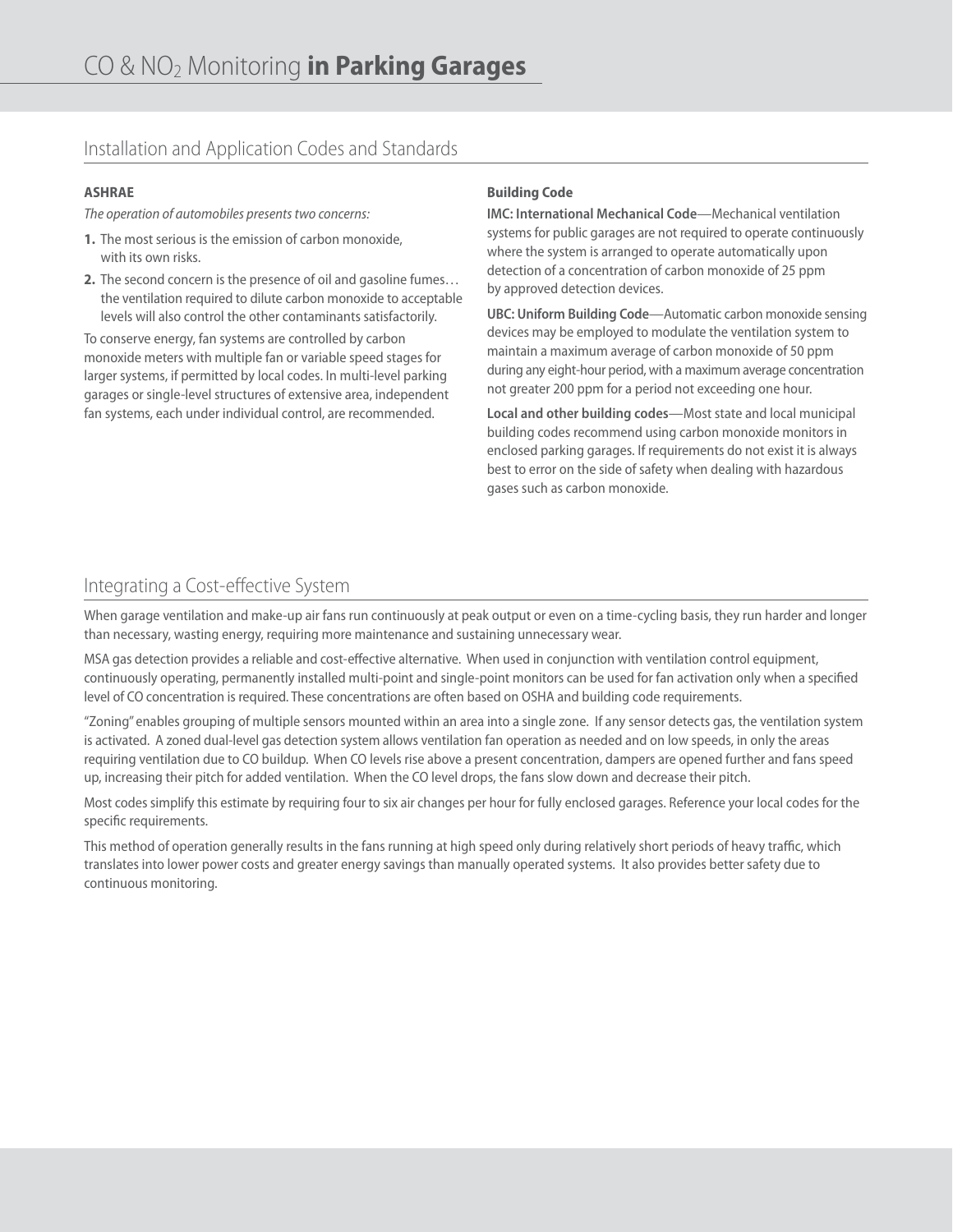

# Selecting Sensing Technologies

Two types of sensing technologies are typically used in parking garage monitors: *Solid State or Metal Oxide Semiconductor (MOS)* and *Electrochemical Sensors*. Below are the characteristics of the two types of sensing technologies.

### **Electrochemical Sensors:**

Uses an electrochemical reaction to generate a current proportional to the gas concentration

- Gas specific
- High accuracy and not significantly affected by humidity and temperature
- Low power requirements
- Linear output

### **Solid State Sensors:**

Made of a metal oxide that changes resistance in response to the presence of a gas; this change is measured and translated into a concentration reading

- Gas generic
- Long life
- Low cost
- Susceptible to cross-sensitivities
- Lack of accuracy, tendency to be affected by humidity and temperature shifts



# Recommended placement of CO sensors

For parking garages, place sensors where the highest concentration of co is expected: elevators, stairwells, offices, hallways, between adjacent parking aisles and at roadway intersections within the garage. Also pay attention to public areas such as pay booths and elevator waiting areas and to areas such as idling or stopping locations where carbon monoxide can buildup. Ensure that the area is sufficiently monitored by mounting additional sensors in little-used areas such as sub-basements and crawl spaces.

There is no set guideline for the correct number of sensors required to properly cover a facility. Divide the garage into zones and use those zones to coordinate fan operation. Each level of the parking structure must be totally covered without overlapping the coverage of the sensors. Place the monitor in the fan or control room and make sure that operators know its function and are trained in its use.

Since carbon monoxide has the same density as air, sensors should be mounted in the "breathing zone"—about five to size feet up from the floor. Consider the airflow pattern around each sensor, and position it so that it avoids the direct path of outside air, fan airstreams or intake vents. Ventilation smoke tubes are useful for pinpointing air flow patterns.

*www.MSAsafety.com*